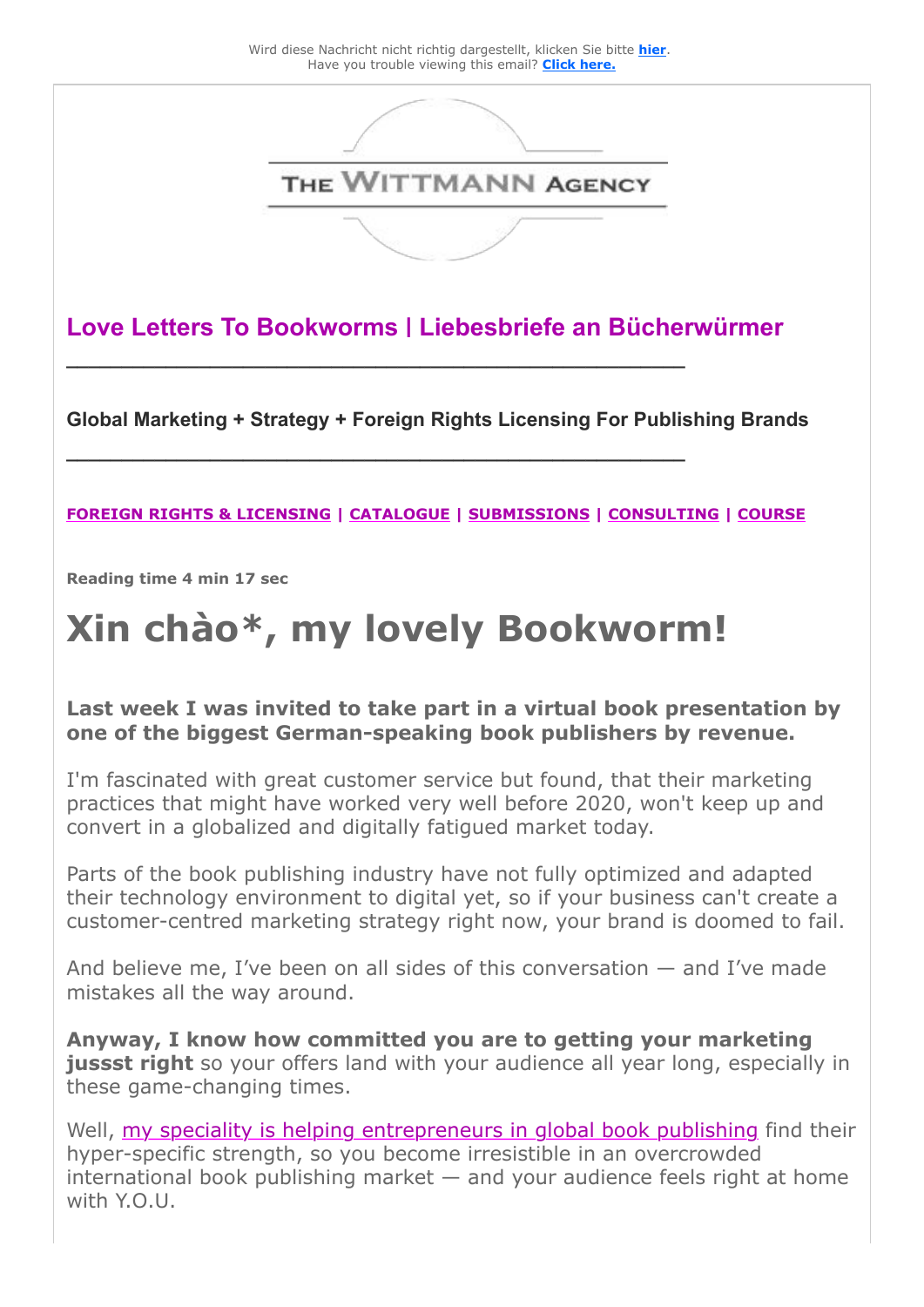So, **I'd love to invite you to see into the future and make plans for your business** on something sturdier than:

- more Zoom or Microsoft Teams meetings,
- more digital PowerPoint book presentations and
- more virtual fairs
- and what worked well before 2020.

### **Let's go...**

A while ago I've got an E-Mail with the provoking subject line "What if my life is boring?" and it felt like someone has thrown a stick of dynamite into my big old fat *What-If-Excuse* and lit it.

CRASH! BOOM! BANG!

The troublemaker (not Roxette in this case) walked away calmly, leaving me in a huge mushroom cloud behind.

### **The excuse, you know what I mean, is this:**

"Oh sure, it's so easy for you to always tell every Monday a new exciting story – you live between Berlin and Leipzig! And all kinds of crazy things happen to you all the time because you work globally! But for me, I live in the middle of Nowhere, plus, I don't want to bother my clients and prospects, so I rarely follow up. What am I supposed to write about to my peers, when I feel I have nothing to say?"

No, my lovely Bookworm, I'm not making that up. I got a similar E-Mail a while ago from one of my The Wittmann Agency Club members.

### **Could it be she's looking at it the wrong way?**

Err, yup.

Do you really think nothing remotely interesting happens in your area and in your daily life? Nothing to connect emotionally with your audience?

Remember, I'm a big city girl that travelled the world, lived and worked abroad, moved several times and is now living in a small town.

[\(If you can't remember, you might like to read my post Hey Future Genius,](https://25446.seu.cleverreach.com/c/47462894/4bcce677659-rd3lsm) Stop Overthinking! Claudia Wittmann —*C'est Moi* Or Some REAL Stuff About Me)

### **Wherever you are, you're surrounded by stories!**

What makes for a good story?

Some kind of conflict – between people (fight, disagreement), between expectation and outcome (surprise), between what we know and what we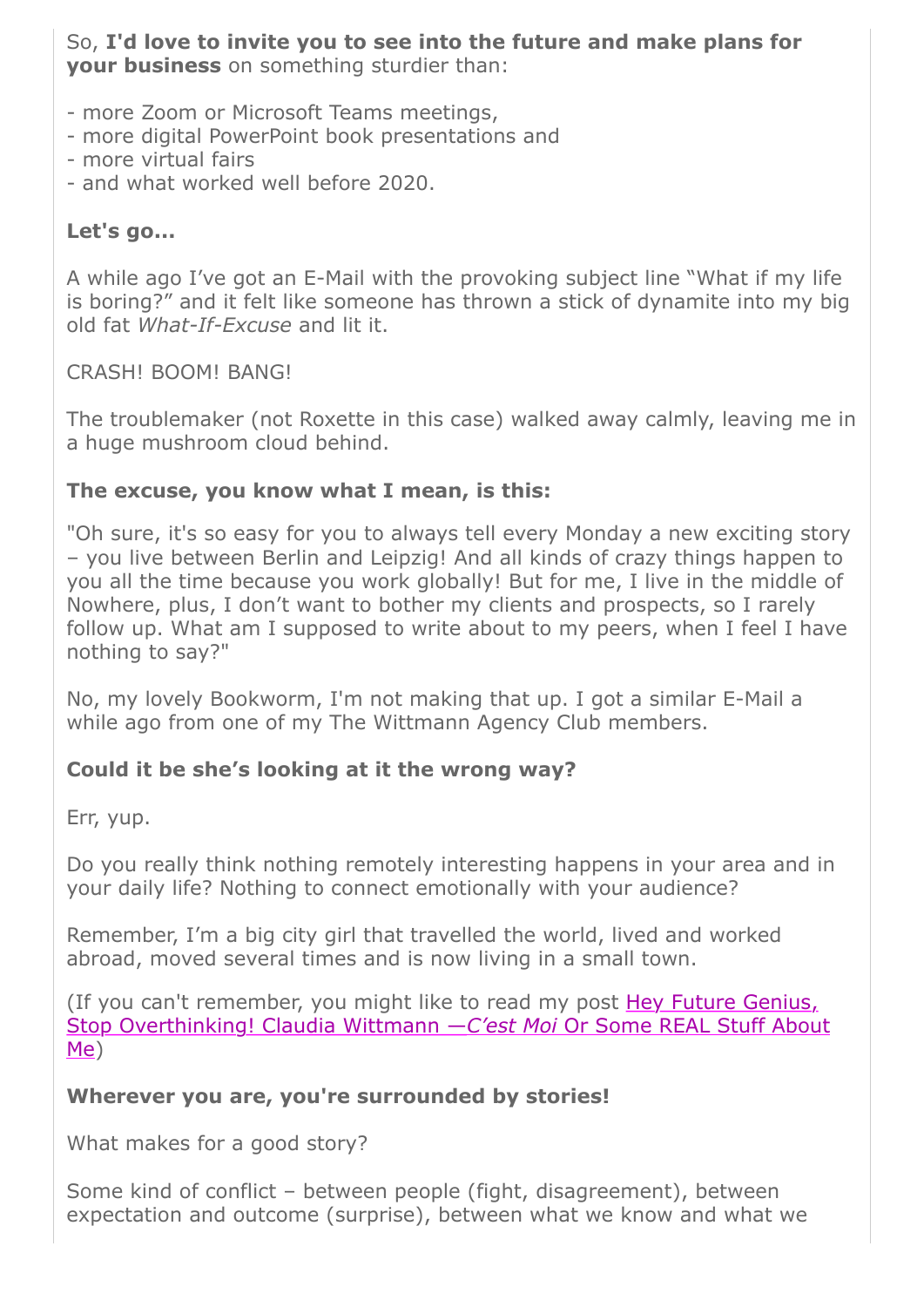want to know (curiosity, mystery).

Let me give you some real-life examples.

### **#1 Two or more people wanting the same thing**

Think of the stories that happened at shops most recently. Huge fights between people in supermarkets while panic-buying things during the coronavirus epidemic.

Some come out of supermarket chains like ALDI or LIDL with toilet paper rolls or reduced best-before foods, some with just ripped jackets, smeared lipstick and brain damage. Some with all of them!

### **#2 Mistakes**

When your computer freezes and you google 'Apple support', call the number at the top, have this guy walk you through a whole cleanup of your Mac, and give him your credit card number to finish because it turns out you don't have *AppleCare*, and then you realize you didn't call Apple, you called some shady guy who paid for the top sponsored listing on Google, which, in your panic, looked legit.

#### **#3 Mysteries**

Who keeps stealing your free Sunday newspaper with coupons??? What the heck is going on here!?

You get the idea.

a) None of these things requires a big-city setting or a glamorous or crazy life.

b) It doesn't even have to be people. You can have a conflict between two cats or dogs.

c) Know what? It doesn't have to be about you, either.

#### **You still think you're boring and have nothing to tell to follow up with your audience?**

OK. I get it.

But you can observe and report interesting things.

### **Life is full of stories, no matter where you live.**

Think how many times I've mentioned my passion for rollerskating in my post, tweets and E-Mails...

### **To sum it up.**

Most businesses fall into the dangerous 'me too' marketing trap.

They say and do the same things as everyone else… and guess what...nobody cares (anymore).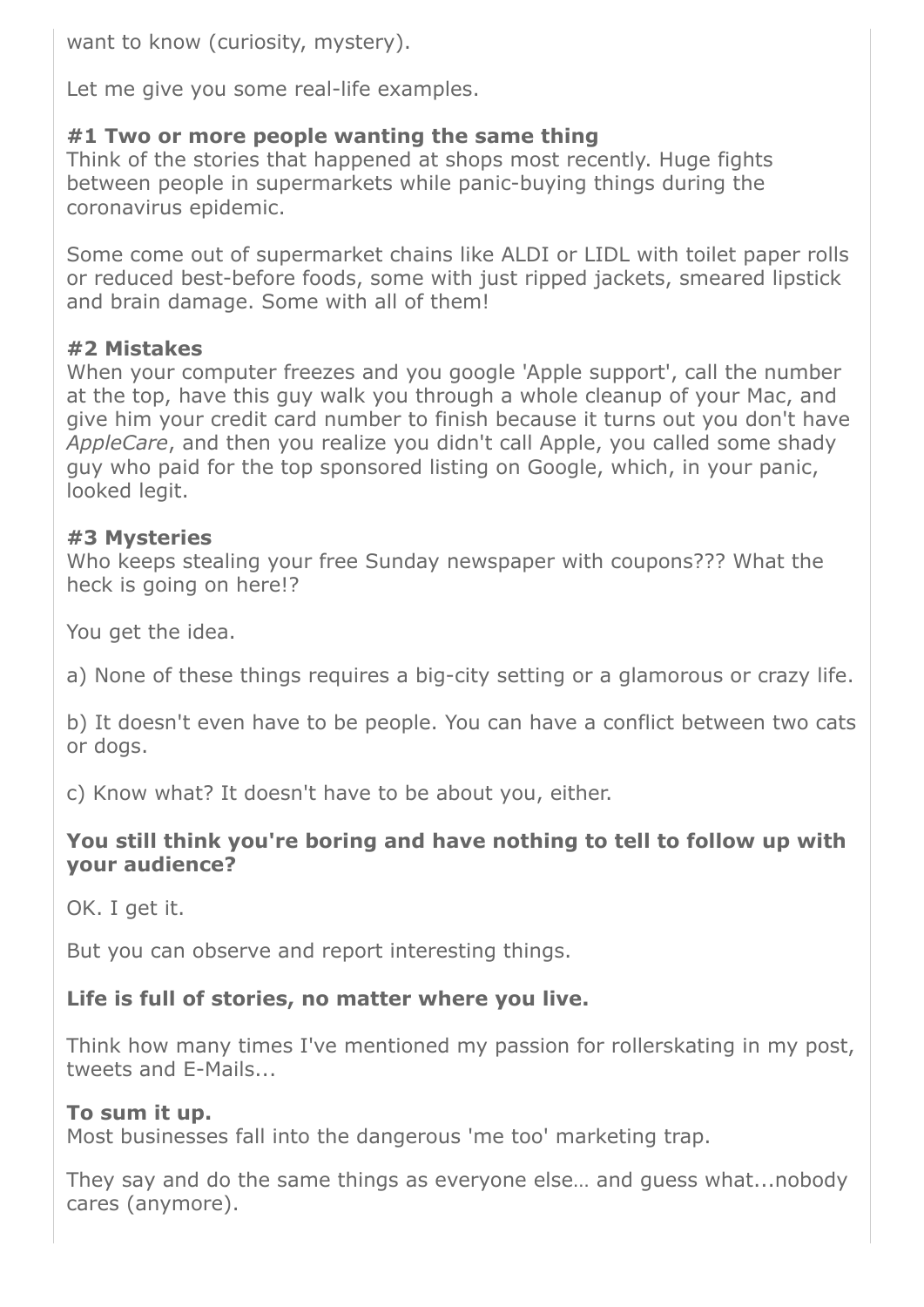Or worse...you tell your audience you are the same as your competitors.

### **It's pure human psychology.**

What blends in gets ignored, and what stands out gets remembered.

If you aren't ready to do it yourself or bring on a senior level marketer find someone you trust who has experience identifying audiences, telling product/service stories, and building the basis designed to achieve your business goals.

Here's a first foundation step to avoid this most common marketing trap:

[In my FREE MASTERCLASS How To Pitch Your Books & Rights Online](https://25446.seu.cleverreach.com/c/47462895/4bcce677659-rd3lsm) *(And Sell*), I'll show you how to up your game and stand out in anybody's inbox.

If you can leave your (marketing) comfort zone, I recommend that you do.

Sending you all my love xoxo Claudia — your global book publishing co-pilot

\***xin chào (pronounced as /seen ciao/)** = greeting in Vietnamese that means "Hello"

**P.S.** If you're already fallen into the marketing trap or want to avoid it altogether with a new project, [I can help.](https://25446.seu.cleverreach.com/c/47462891/4bcce677659-rd3lsm)

Remember, you can grab more helpful and FREE information, eBooks & training on the book publishing business at **EDUCATIONAL TRAINING**, and a full list of fabulous books that I recommend adding to your personal & publishing house bookshelves at [CATALOGUE](https://25446.seu.cleverreach.com/c/47462889/4bcce677659-rd3lsm).

**\_\_\_\_\_\_\_\_\_\_\_\_\_\_\_\_\_\_\_\_\_\_\_\_\_\_\_\_\_\_\_\_\_\_\_\_\_\_\_\_\_\_\_\_\_\_\_\_\_\_\_\_\_\_\_\_**

## **Want even MORE?**

- Weekly motivation
- Curated tips & tools & deals
- Exclusive giveaways

Well, today's the day. This year's your year.

[LOVE LETTERS TO BOOKWORMS](https://25446.seu.cleverreach.com/c/47462897/4bcce677659-rd3lsm) | [MAGAZINES FOR BOOK LOVERS](https://25446.seu.cleverreach.com/c/47462898/4bcce677659-rd3lsm)

**Pssst!** If you forget why you're hearing from me, Claudia Wittmann, it's probably because you signed up for a superb freebie on my site, ordered a catalogue or submitted your book. If you don't want these E-Mails, you can say "Goodbye" at any time. Also, note that links may be affiliate links. I occasionally promote things for a commission, but only things I like and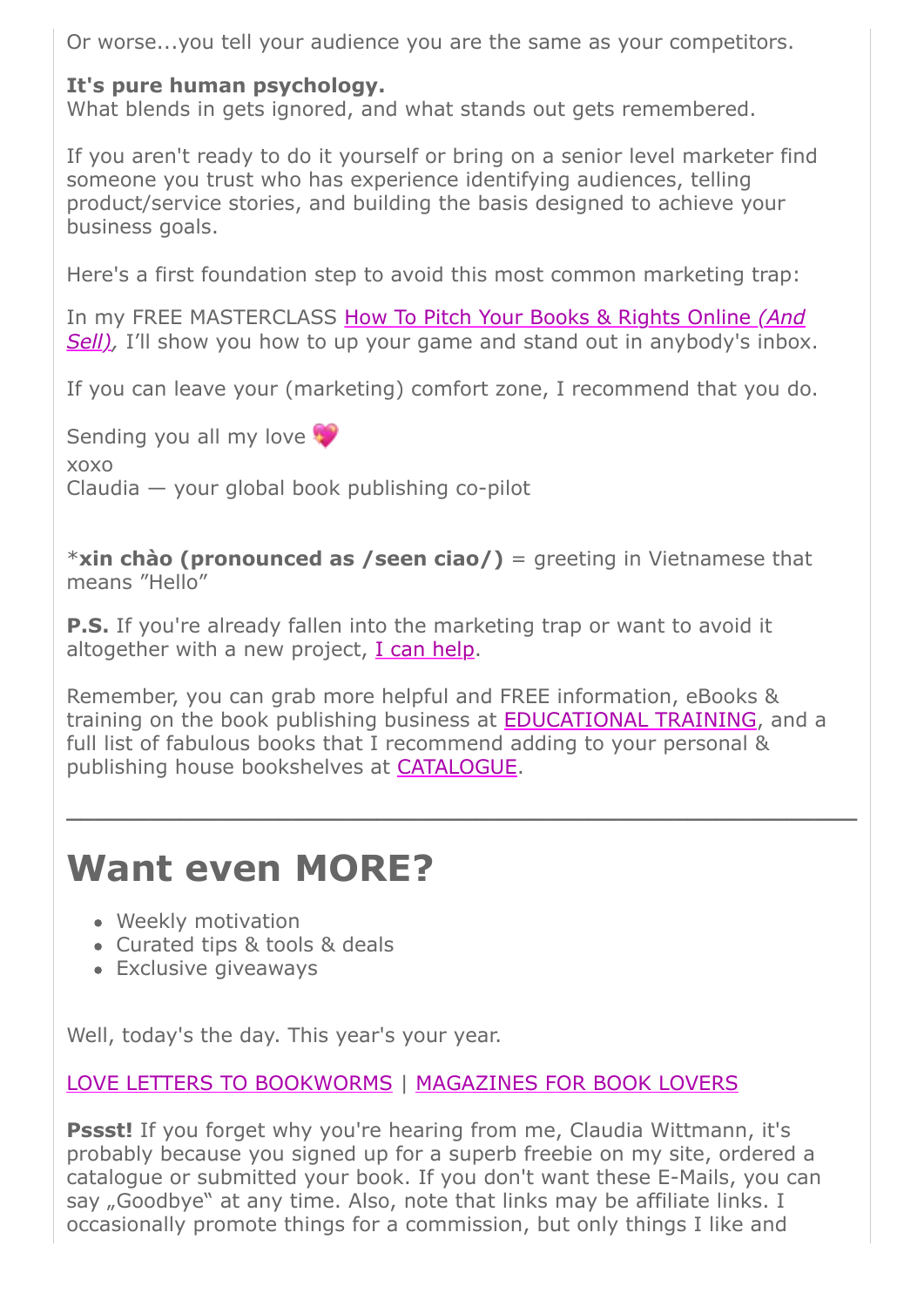believe in that I think you'd like, too.

 $\overline{\phantom{a}}$  , where  $\overline{\phantom{a}}$ 

For occasional (and awesome) social updates, here is where to find us. [YouTube](https://25446.seu.cleverreach.com/c/47462899/4bcce677659-rd3lsm) - [Twitter](https://25446.seu.cleverreach.com/c/47462900/4bcce677659-rd3lsm) - [Pinterest](https://25446.seu.cleverreach.com/c/47462901/4bcce677659-rd3lsm) - [Xing](https://25446.seu.cleverreach.com/c/47462902/4bcce677659-rd3lsm) - [Kress](https://25446.seu.cleverreach.com/c/47462903/4bcce677659-rd3lsm)

© Text and Translation protected under Copyright & Property of The Wittmann Agency

**\_\_\_\_\_\_\_\_\_\_\_\_\_\_\_\_\_\_\_\_\_\_\_\_\_\_\_\_\_\_\_\_\_\_\_\_\_\_\_\_\_\_\_\_\_\_\_\_\_\_\_\_\_\_\_\_**

The Wittmann Agency takes spam very seriously. This email message meets all the requirements of international anti-SPAM Acts as well as EU Law (CSNA) and German Law (UWG). If you would like your email address removed from all The Wittmann Agency eNewsletter email lists, click below to unsubscribe. Please be advised that unsubscribing this way will remove you from all of The WittmannAgency's e-newsletter subscriptions.





Pssst! If you forget why you're hearing from me, Claudia Wittmann, it's probably because you signed up for a superb freebie on my site. If you don't want these E-Mails, you can say "Bye, bye" any time. | Note that any links might be affiliate links. I sell things sometimes. |

#### [Our Legal Notice & Data Privacy Statement](https://25446.seu.cleverreach.com/c/47462917/4bcce677659-rd3lsm)

You are subscribed to The Wittmann Agency's global \*Love Letters To Bookworms\*. If you wish to unsubscribe **[click here.](https://25446.seu.cleverreach.com/rmftlp.php?cid=0&mid=14179763&h=0-4bcce677659-rd3lsm)**

The Wittmann Agency c/o Claudia Wittmann